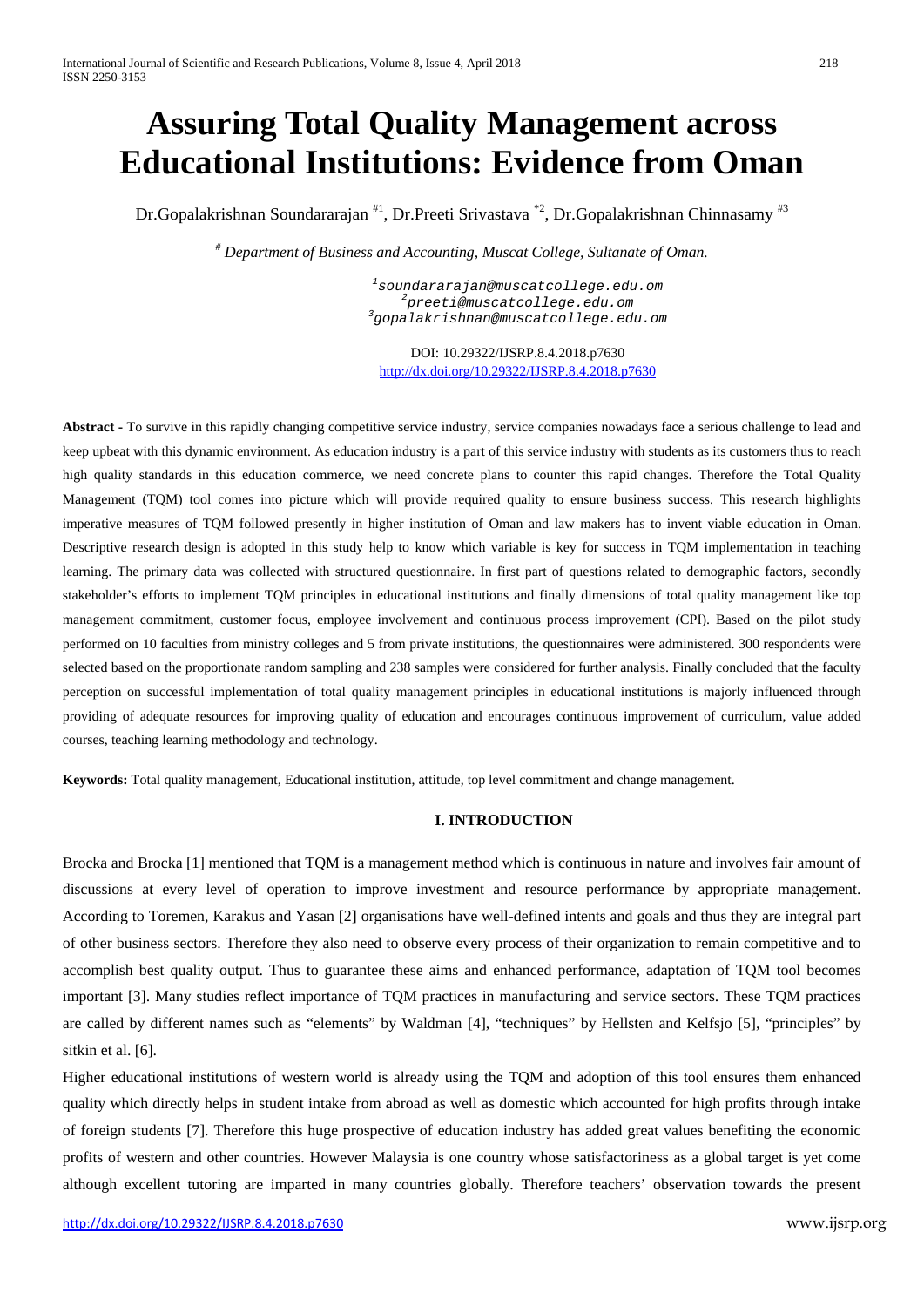situation of TQM performance in Malaysian education organization to recognize the current obstacles which has gone unnoticed by the scholars till now has to be inspected [8].

## **II. TOTAL QUALITY MANAGEMENT IN EDUCATION INDUSTRY**

According to Munoz [9], TQM can be used effectively in educational institutes having sole focus on increasing customer base. Recent researches mentions that using TQM as modern education management approach brings improvements and transformation in educational organizations [10]. Sallis [11] stated that reforms become a continuous process while applying these principles. TQM Processes are indistinguishable to the principles used by global finest schools [12]. Hamedoglu [13] and Sallis [11] mentioned that TQM is used differently in average & finest schools. One uses it as standpoint and other to eradicate the difficulties. In same lines Thiagarajan [14] noted that TQM is becoming respected quality pointer to measure quality of an educational institute.

## A. Attitude towards Implementation

Lack of principles and modified approach toward execution of tasks by employees, is the concern area of educational organisations [15]. Difficult for the educational organisations to maintain and improvise the development process due to lack of proper documentations. Students are the end product in the education industry and as well the personnel gratification [10]. According to studies [16] [17] [18] lack of resources & comprehension, the approach and leadership commitment had made the implementation of TQM difficult.

## B. Top Management Commitment

According to Sisman & Turan [19], as strong management and obligation to use best industry practices is significant for any organisation, thus the need to use TQM principles at respective level of organization is desired. Because of its human centric approach, TQM can assists in betterment of education quality and development of educational establishments [20]. Hashmi [16] mentioned that without satisfaction of human beings it is not viable to guarantee efficiency of educational establishments as human beings are products of these educational organizations and also key performers at all levels and all processes of these institutes. According to Lezotte [21], if organization aims to achieve high quality in education system, the basic level of human beings should be considered. Thus the people in higher management positions should be dedicated towards their personnel [19].

## C. Employee Participation

It's a known fact that employees are the most important segment of the organization performing tasks and work in reality. Thus according to Chapman & Al-Khawaldeh [22], employees participation in decision making process should be considered as they know things from root level. Also this will benefit in evading confusions between top management and employees. Apart from these, every increasing customers' demands poses serious issue. This makes it actually difficult to meet both the deadlines and quality output [23]. Therefor according to Guimaraes [24], to archive higher efficiency, we need to recognize employees' necessities. In similar lines Dahlgaard and Dahlgaard [25] noted that it is the responsibility of top management to decide what process & policies to include, what tasks are to be done and how to operate and organise business. Thus as they used to say in early days, to achieve successful business everyone should do what the top management decide.

#### D. Change Management

Absence of knowledge and abilities and amendments among teachers and managers required to implement TQM successfully [26][27]. According to Hamedoglu [13], the obstacles towards the effective TQM applications are educational, traditional,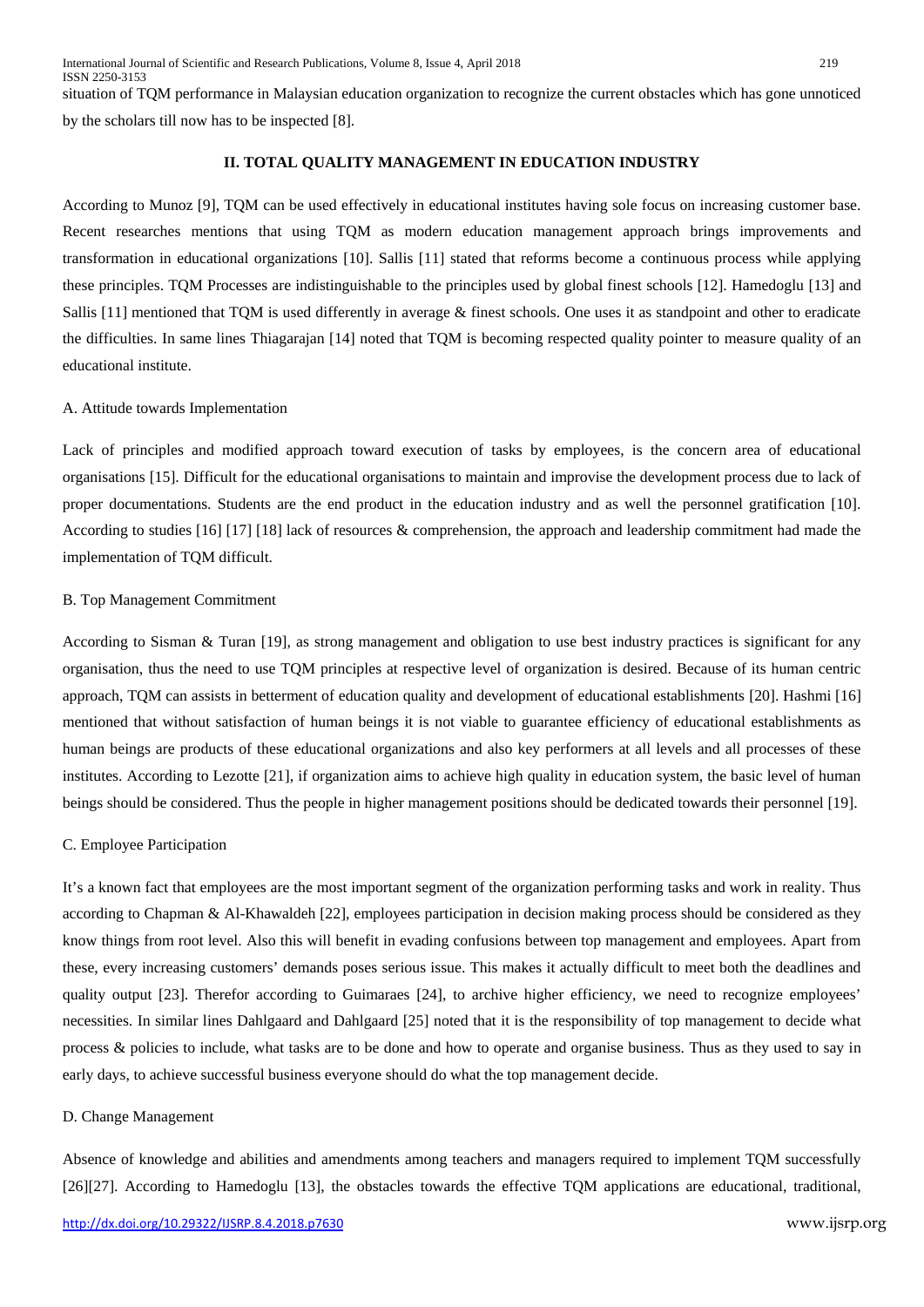supervisory, mental and methodical. However the educational organisations have the motives and means to improve and eradicate these issues by taking necessary measures. Removing these obstacles will increase the efficiency of educational organisations and subsequently whole education system. Thus to achieve this target it is required to continuously check and control quality processes [28].

## **III. RESEARCH METHODOLOGY**

Descriptive research design is adopted in this study help to know which variable is key for success in TQM implementation in teaching learning. The primary data was collected with structured questionnaire. In first part of questions related to demographic factors, secondly stakeholder's efforts to implement TQM principles in educational institutions and finally dimensions of total quality management like top management commitment, customer focus, employee involvement and continuous process improvement (CPI). In this study, the scale was used from previous work [2][24][29] five point likert scale for measurement of items. Respondents were asked to reveal their agreeableness and disagreeableness for the statement whereas 1= Strongly Disagree, 2=Disagree, 3= Neutral, 4= Agree, 5= Strongly Agree.

Based on the pilot study performed on 10 faculties from ministry colleges and 5 from private institutions, the questionnaires were administered. 300 respondents were selected based on the proportionate random sampling and 238 samples were considered for further analysis.

Oman is divided into eleven governorates and these governorates are considered as different strata for the study. From these strata, the sample respondents were selected on a proportionate basis. Researcher took care while selecting the sample, so that there was a proportionate representation from each governorate. After arriving at the number of sample from each strata, the researcher applied random sampling method for selecting the sample. Researcher approached both Engineering and management colleges in each governorate on convenience sampling method.

#### **IV. FACTOR ANALYSIS ON VARIABLES IMPLEMENTING TOTAL QUALITY MANAGEMENT**

A. Testing of Hypothesis

*Hypothesis 1: H0 - Attributes are uncorrelated with implement TQM* 

*Hypothesis 2: H1 - Attributes are correlated with implement TQM* 

In order to identify the key factors which affect implementing  $TQM(H_1)$ , exploratory factor analysis was performed and the results are shown in Table no. 1.

## B. Kaiser-Mayer-Olkin (KMO) Measure of Sampling Adequacy

The KMO measures of sampling adequacy is an index used to examine the appropriateness of factor analysis. 0.50 was considered acceptable threshold for the study [29][30][32].

For our factor analysis, the KMO (table no.1) measure of sampling adequacy is 0.546, which is greater than the permissible value of 0.5. This also signifies that the scales of all the variables of the questionnaire were properly understood by all respondents and they have correctly answered to the scale. Additionally, the Bartlett's Test of Sphericity has a high chi-square value and the significance is  $0.000$ , which is less than 0.5. Hence the null hypothesis is rejected and  $H<sub>1</sub>$  is accepted, as the factors are correlated with each other.

| Kaiser-Mayer-Olkin (KMO) Measure of Sampling Adequacy | 0.546              |          |
|-------------------------------------------------------|--------------------|----------|
| Bartlett's Test of Sphericity                         | Approx. Chi-square | 1216.541 |
|                                                       | Degree of freedom  | 325      |

**TABLE NO. 1 - KMO and Bartlett's test for variables**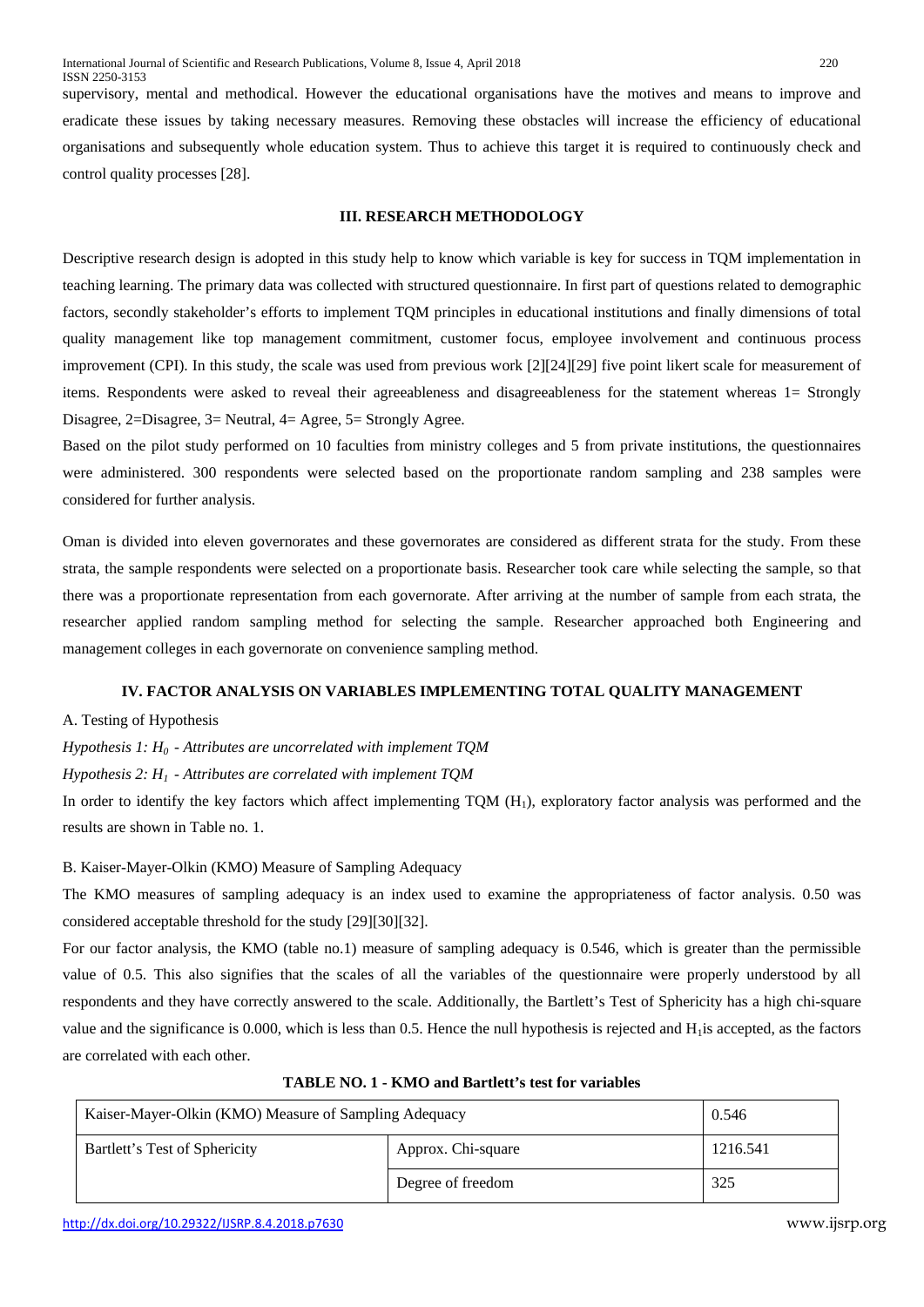|  | $\sim$<br>$\sim$<br>Significance level | 0.000 |
|--|----------------------------------------|-------|
|--|----------------------------------------|-------|

The inter-item consistency reliability of these 26 variables was tested before factor analysis was carried out. The result for Cronbach's Alpha test was 0.546 and no item deletion significantly increased the result. The closer the reliability co-efficient gets to the value of 1.0, the Bartlett is the reliability of the measures [31]. This scale can be considered to be good. Moreover, the result of both KMO and Bartlett's test of Sphericity, i.e., significance value 0.000, also indicate that it was appropriate to apply the exploratory factor analysis techniques to this dataset. Result from the factor analysis shows that 68.024 percentage of variance was explained by these 26 extracted variables (table no.2).

|                                                 | Component    |                |         |                |         |         |                |         |         |         |         |
|-------------------------------------------------|--------------|----------------|---------|----------------|---------|---------|----------------|---------|---------|---------|---------|
|                                                 | $\mathbf{1}$ | $\overline{2}$ | 3       | $\overline{4}$ | 5       | 6       | $\overline{7}$ | 8       | 9       | 10      | 11      |
| Top management<br>communication                 | $-.512$      | .209           | .189    | $-.117$        | .068    | .243    | $-.263$        | $-.107$ | .231    | .111    | .134    |
| Top mgmt.<br>anticipation                       | .128         | .243           | .257    | .007           | .157    | $-.252$ | $-.372$        | $-.561$ | .016    | .081    | .298    |
| Adequate<br>resources                           | .263         | .065           | .654    | .147           | $-.170$ | .164    | $-.089$        | .117    | .046    | .105    | .037    |
| Quality is<br>important                         | .158         | .280           | $-.466$ | .262           | $-.260$ | $-.175$ | $-.300$        | .141    | .044    | $-.111$ | .043    |
| <b>Evaluate Quality</b><br>based faculty        | $-.399$      | .243           | $-.024$ | .358           | $-.041$ | .166    | .306           | $-.185$ | $-.247$ | .001    | .108    |
| <b>Ensuring quality</b><br>by HOD               | $-.307$      | .034           | .094    | $-.651$        | $-.155$ | .199    | .197           | .123    | .009    | .191    | .170    |
| Curriculum based<br>on industry need            | .071         | $-.581$        | .050    | .048           | .198    | .158    | $-.176$        | .005    | $-.163$ | $-.026$ | .003    |
| Mechanism used to<br>identify customer<br>needs | $-.254$      | $-.283$        | .156    | .461           | .129    | .376    | .085           | .210    | .011    | $-.289$ | .168    |
| Requirements<br>through focus<br>group          | .251         | .271           | .021    | $-.210$        | .479    | .138    | .408           | $-.078$ | .231    | .038    | $-.170$ |
| Content delivery<br>emphasis customer           | $-.613$      | $-.190$        | .101    | .115           | $-.175$ | $-.105$ | .030           | $-.173$ | .248    | .040    | $-.203$ |
| Measures customer<br>satisfaction               | .353         | .290           | .185    | .340           | .268    | .137    | $-.215$        | .018    | $-.192$ | .273    | $-.397$ |
| Encourage<br>customer<br>relationship           | .228         | .366           | .450    | $-.007$        | .229    | .016    | .047           | $-.164$ | .008    | $-.531$ | .020    |
| Quality career<br>development<br>programmes     | .469         | $-.104$        | $-.058$ | $-.330$        | $-.450$ | $-.076$ | .004           | .041    | .055    | .025    | $-.142$ |
| Quality activities                              | $-.359$      | .245           | $-.287$ | $-.076$        | .404    | $-.219$ | $-.213$        | .275    | $-.011$ | .157    | $-.187$ |
| Allow suggestion<br>on quality                  | .430         | $-.115$        | $-.323$ | $-.036$        | $-.029$ | $-.031$ | .514           | $-.342$ | .171    | $-.023$ | .253    |
| Effective appraisal<br>system                   | $-.072$      | $-.038$        | .352    | .232           | $-.062$ | $-.392$ | .188           | .443    | $-.052$ | .300    | .301    |
| Encourage team<br>work                          | .120         | .382           | .154    | $-.296$        | $-.367$ | $-.099$ | .105           | .120    | $-.181$ | .005    | $-.287$ |
| Lack of knowledge<br>to implement               | $-.005$      | .203           | $-.412$ | .298           | $-.418$ | .278    | $-.059$        | $-.225$ | $-.259$ | .279    | .191    |
| <b>Education</b> system<br>barrier              | $-.160$      | .288           | $-.209$ | $-.433$        | .268    | .466    | $-.063$        | .200    | .025    | .080    | .202    |
| Economic and<br>cultural barriers               | .070         | $-.396$        | $-.323$ | $-.089$        | .205    | $-.135$ | $-.360$        | $-.166$ | .368    | .061    | $-.020$ |
| Potential for facing<br>issues                  | .016         | $-0.729$       | .091    | $-.033$        | $-.005$ | .146    | .112           | $-.001$ | $-.083$ | .051    | $-.221$ |

|  | <b>TABLE NO. 2 Component Matrix</b> |  |
|--|-------------------------------------|--|
|  |                                     |  |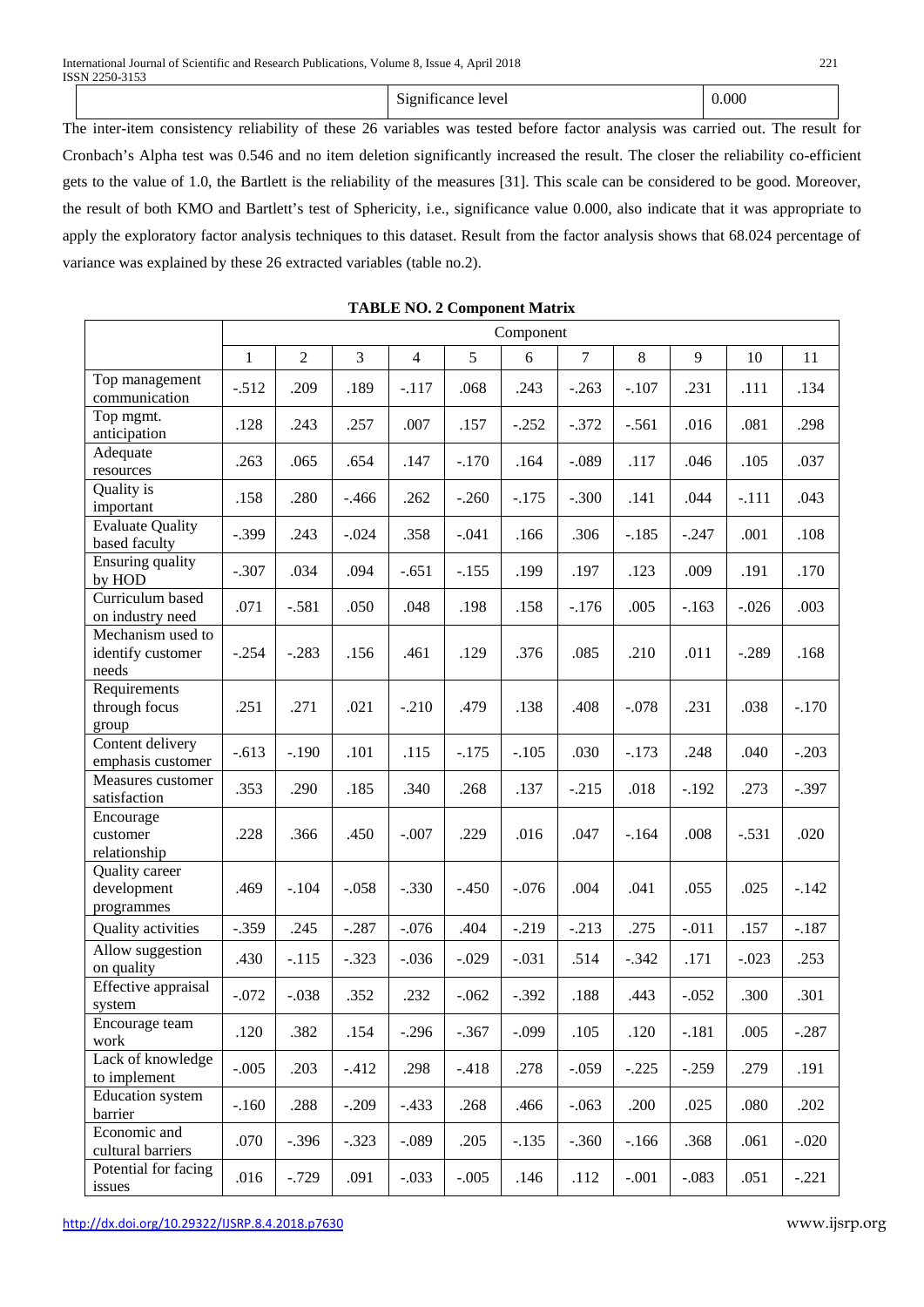International Journal of Scientific and Research Publications, Volume 8, Issue 4, April 2018 222 ISS

| SN 2250-3153                                                                                                                                     |         |         |         |         |         |         |         |         |         |         |         |
|--------------------------------------------------------------------------------------------------------------------------------------------------|---------|---------|---------|---------|---------|---------|---------|---------|---------|---------|---------|
| Standardized<br>documents                                                                                                                        | .101    | .189    | $-.289$ | .375    | $-.025$ | .518    | .165    | $-.005$ | .275    | .099    | $-.263$ |
| Continuous                                                                                                                                       |         |         |         |         |         |         |         |         |         |         |         |
| process<br>improvement<br>system                                                                                                                 | .479    | $-136$  | .300    | .011    | $-.017$ | .340    | $-.158$ | $-.004$ | .219    | .453    | .156    |
| Measures students<br>quality                                                                                                                     | .471    | $-.066$ | $-.316$ | $-.034$ | .334    | .056    | $-.080$ | .350    | $-.303$ | $-.113$ | .271    |
| Measures teaching<br>quality                                                                                                                     | $-.011$ | .028    | $-.042$ | .256    | .366    | $-.447$ | .402    | $-.008$ | .085    | .378    | .026    |
| Measures<br>stakeholders<br>satisfaction                                                                                                         | .124    | .185    | $-.012$ | .238    | $-.217$ | $-.064$ | $-.028$ | .388    | .645    | $-.173$ | .117    |
| Note: Extraction method: Principal component analysis; Rotation method: Varimax with kaiser Normalization;<br>Rotation coveraged in 22 iteration |         |         |         |         |         |         |         |         |         |         |         |

|                                    | Component   |                |             |                |             |             |                |         |         |             |         |         |
|------------------------------------|-------------|----------------|-------------|----------------|-------------|-------------|----------------|---------|---------|-------------|---------|---------|
|                                    | Facto       | Facto          | Facto       | Facto          | Facto       | Facto       | Facto          | Facto   | Facto   | Facto       | Facto   | Comm    |
|                                    | $\mathbf r$ | $\bf r$        | $\mathbf r$ | r              | $\mathbf r$ | $\mathbf r$ | $\mathbf r$    | $\bf r$ | $\bf r$ | $\mathbf r$ | $\bf r$ | unality |
|                                    | 1           | $\overline{c}$ | 3           | $\overline{4}$ | 5           | 6           | $\overline{7}$ | 8       | 9       | 10          | 11      |         |
| Adequate                           | .702        |                |             |                |             |             |                |         |         |             |         | 0.615   |
| resources                          |             |                |             |                |             |             |                |         |         |             |         |         |
| Continuous                         |             |                |             |                |             |             |                |         |         |             |         |         |
| process                            | .792        |                |             |                |             |             |                |         |         |             |         | 0.756   |
| improvement                        |             |                |             |                |             |             |                |         |         |             |         |         |
| system                             |             |                |             |                |             |             |                |         |         |             |         |         |
| <b>Measures</b>                    |             | .846           |             |                |             |             |                |         |         |             |         | 0.749   |
| students quality<br>Mechanism used |             |                |             |                |             |             |                |         |         |             |         |         |
| to identify                        |             |                | .758        |                |             |             |                |         |         |             |         | 0.702   |
| customer needs                     |             |                |             |                |             |             |                |         |         |             |         |         |
| Ensuring quality                   |             |                |             |                |             |             |                |         |         |             |         |         |
| by HOD                             |             |                |             | .738           |             |             |                |         |         |             |         | 0.711   |
| <b>Education</b> system            |             |                |             |                |             |             |                |         |         |             |         |         |
| barrier                            |             |                |             | .742           |             |             |                |         |         |             |         | 0.721   |
| Economic and                       |             |                |             |                | .782        |             |                |         |         |             |         | 0.630   |
| cultural barriers                  |             |                |             |                |             |             |                |         |         |             |         |         |
| Lack of                            |             |                |             |                |             |             |                |         |         |             |         |         |
| knowledge to                       |             |                |             |                |             | .849        |                |         |         |             |         | 0.787   |
| implement                          |             |                |             |                |             |             |                |         |         |             |         |         |
| Top mgmt.                          |             |                |             |                |             |             | .845           |         |         |             |         | 0.778   |
| anticipation                       |             |                |             |                |             |             |                |         |         |             |         |         |
| Requirements                       |             |                |             |                |             |             |                |         |         |             |         |         |
| through focus                      |             |                |             |                |             |             |                | .594    |         |             |         | 0.686   |
| group                              |             |                |             |                |             |             |                |         |         |             |         |         |
| Standardized                       |             |                |             |                |             |             |                | .699    |         |             |         | 0.721   |
| documents                          |             |                |             |                |             |             |                |         |         |             |         |         |
| Allow suggestion<br>on quality     |             |                |             |                |             |             |                |         | .806    |             |         | 0.781   |
| Measures                           |             |                |             |                |             |             |                |         |         |             |         |         |
| stakeholders                       |             |                |             |                |             |             |                |         |         | .839        |         | 0.769   |
| satisfaction                       |             |                |             |                |             |             |                |         |         |             |         |         |
| Effective                          |             |                |             |                |             |             |                |         |         |             |         |         |
| appraisal system                   |             |                |             |                |             |             |                |         |         |             | .603    | 0.757   |
| <b>Measures</b>                    |             |                |             |                |             |             |                |         |         |             |         |         |
| teaching quality                   |             |                |             |                |             |             |                |         |         |             | .806    | 0.715   |

# **TABLE NO. 3 Rotated component matrix**

*Note: Extraction method: Principal component analysis; Rotation method: Varimax with kaiser Normalization; Rotation coveraged in 22 iteration*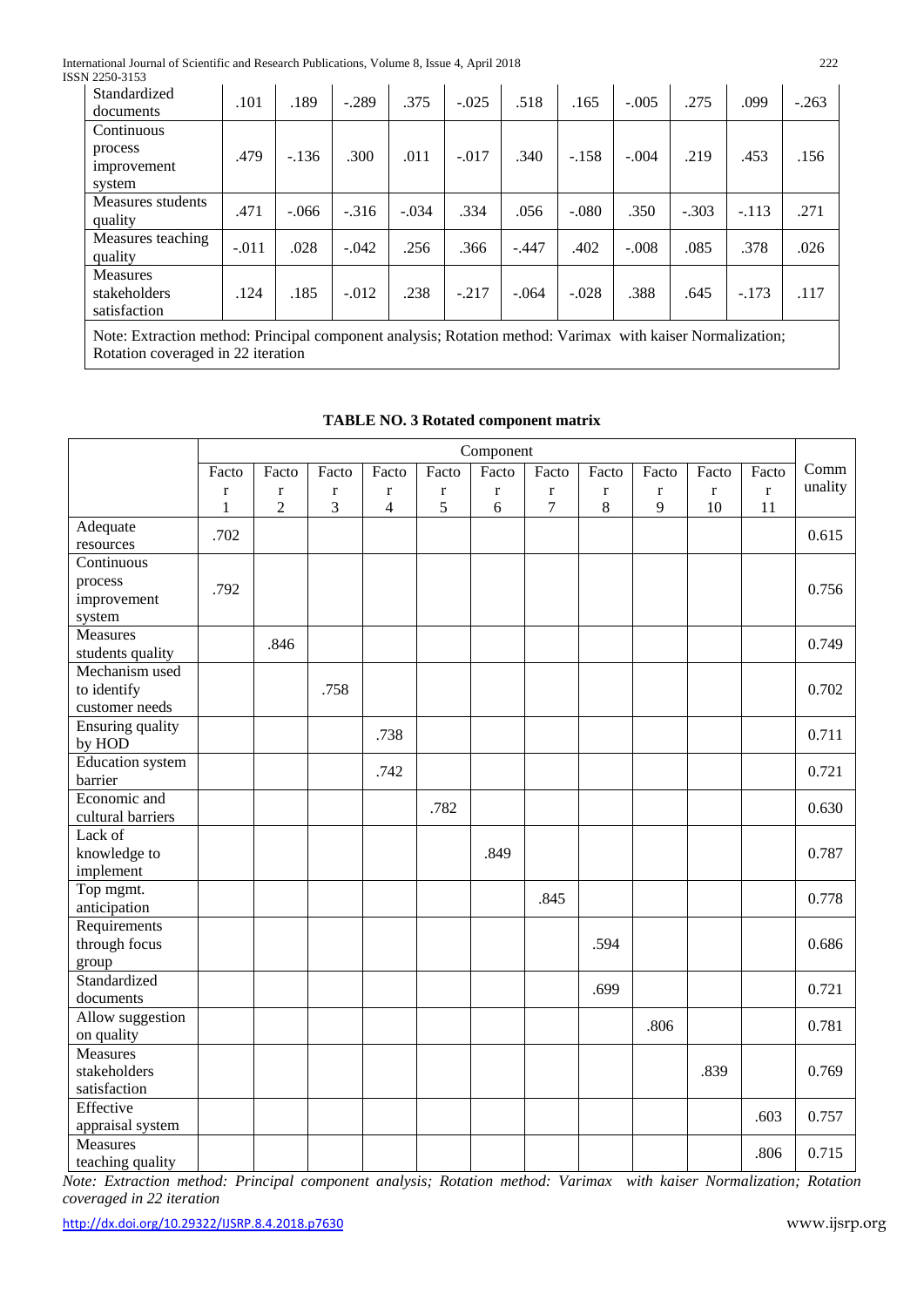## **V. DISCUSSION**

From the rotated component analysis (table no.2 &3) there are eight major variables are loaded while applying the Extraction method in the Principal component analysis. In the analysis Varimax with kaiser Normalization method is used to identified the result in the 22 iteration. The detail results are discussed as follows.

Factor 1 loaded on first two variables. This can be labeled as "resource and improvement" as these two variables revealed the implementation of TQM principles and concepts in Oman educational institutions that is allocate resources adequately for improving quality of education and continuous process improvement of curriculum, value added courses, teaching learning methodology and technology. Factor 2 correlated most highly with variable 3 i.e., measures the students quality through academic and non-academic performance.

Factor 3 correlated with variety of mechanism are used for seeking and learning customers' needs and expectations. Factor 4 labeled as "Quality Education system", based on head of the department ensures quality in all stages of work and educational system barrier in implementing TQM principles.

Factor 5 named as economic and cultural barriers , factor 6 named as lack of knowledge and skill is barrier to implement TQM effectively and factor 7 is loaded in top management anticipate future changes in industry and make plan to accommodate those changes in the institutions.

Factor 8 is labeled as customer identification and documentations, based on key customer requirements are identified through focus group discussion, industry institute interaction, industry visit and customer survey is one of the deciding factors for implementing TQM principles in Oman educational institution. And the standardized procedure for documentation in the institution is also a key deciding factor to implement TQM.

Other factors for implementing TQM in educational institutions are faculty participation in designing curriculum, steps to measures the stakeholders satisfaction, appraisal system for resigning and rewarding faculty, and finally measuring teaching learning quality.

## **VI. CONCLUSION**

Finally concluded that the faculty perception on successful implementation of total quality management principles in educational institutions is majorly influenced through providing of adequate resources for improving quality of education and encourages continuous improvement of curriculum, value added courses, teaching learning methodology and technology.

## **ACKNOWLEDGEMENT**

I would like to express my deep and sincere thanks to faculty those who are participated in this study. I thank the management of Muscat College for their support to do this study. Finally, my thanks to all the people who have supported us to complete this research study.

#### **References**

*Brocka, B., & Brocka, S. (1992), Quality management: Implementing the best ideas of the masters. Irwin, Inc.*

*Toremen, F., Karakus, M., & Yasan, T. (2009), Total quality management practices in Turkish primary schools. Quality Assurance in Education, Vol. 17, 30- 44.*